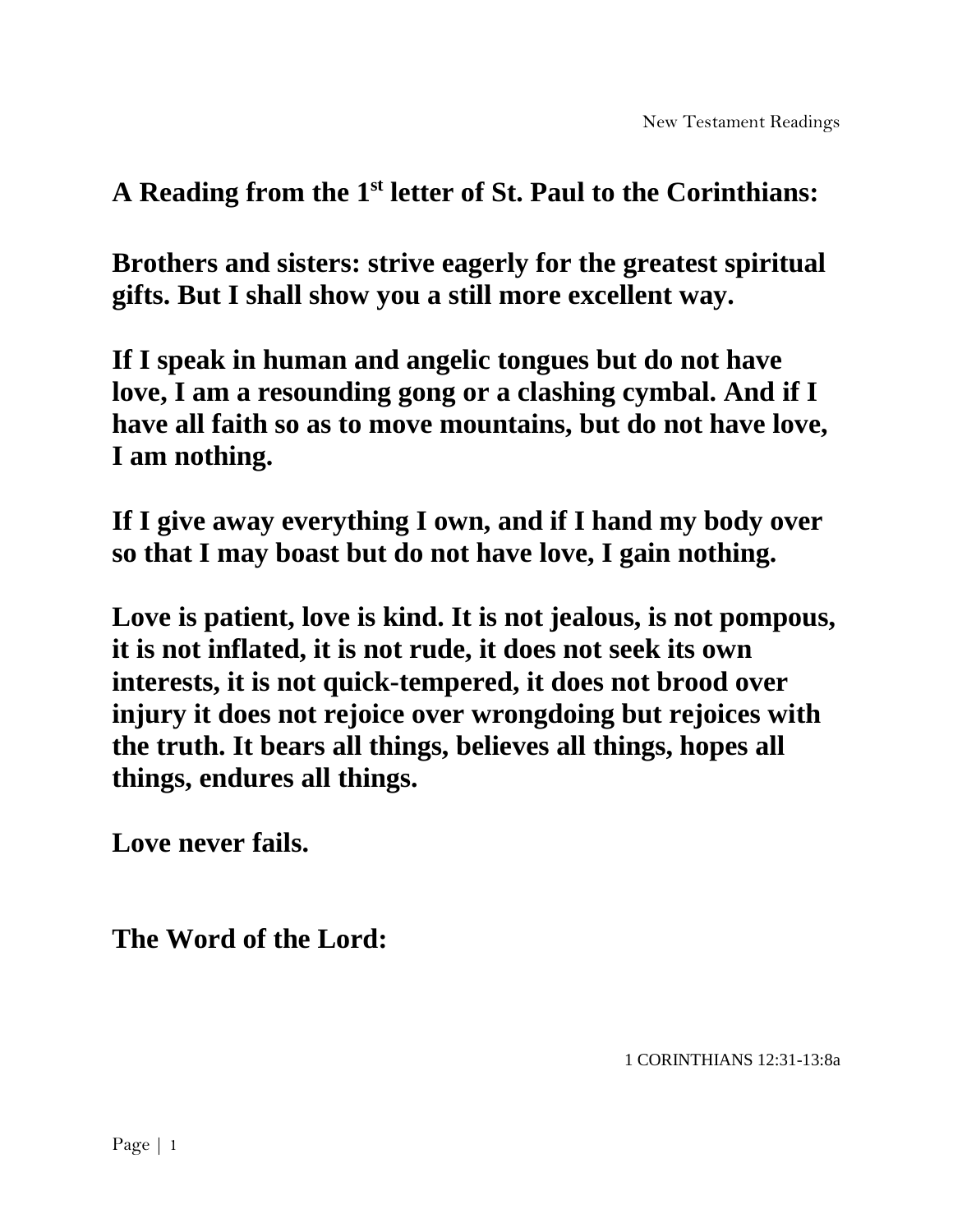**Christ has been raised from the dead, the first fruits of those who have fallen asleep. For since death came through a human being, the resurrection of the dead came also through a human being. For just as in Adam all die, so too in Christ shall all be brought to life, but each one in proper order: Christ the first fruits; then, at his coming, those who belong to Christ.** 

**The Word of the Lord:**

1 CORINTHIANS 15:20-23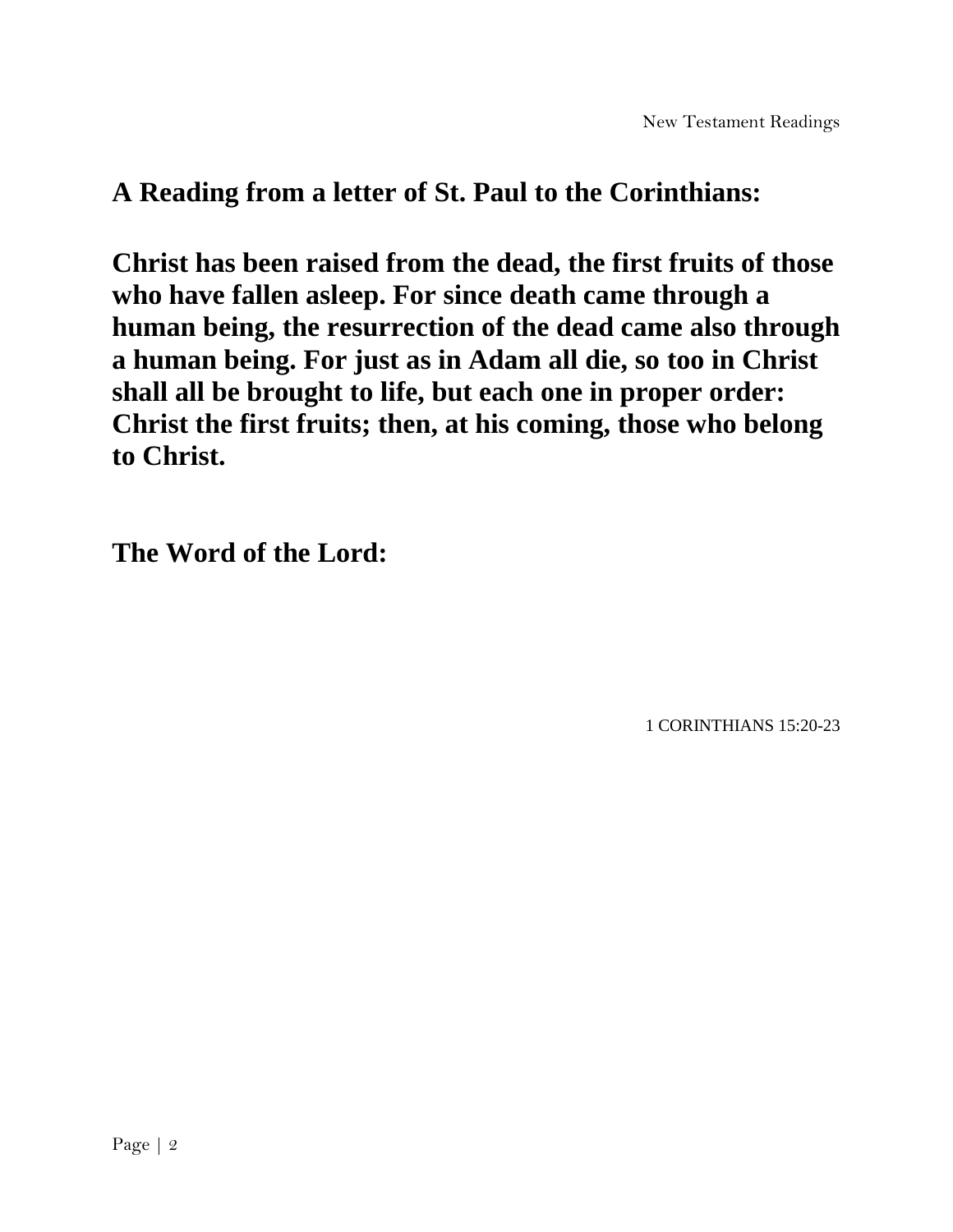**Behold, I tell you a mystery. We shall not all fall asleep, but we will all be changed, in an instant, in the blink of an eye, at the last trumpet. For the trumpet will sound, and the dead will be raised incorruptible, and we shall be changed. For that which is corruptible must clothe itself with incorruptibility, and that which is mortal must clothe itself with immortality. And when this which is corruptible clothes itself with immortality, then the word that is written shall come about:**

**"Death is swallowed up in victory. Where, O death is your victory? Where, O death, is your sting?"**

**The sting of death is sin, and the power of sin is the law. But thanks be to God who gives us the victory through our Lord Jesus Christ.**

**The Word of the Lord:**

1 CORINTHIANS 15:51-57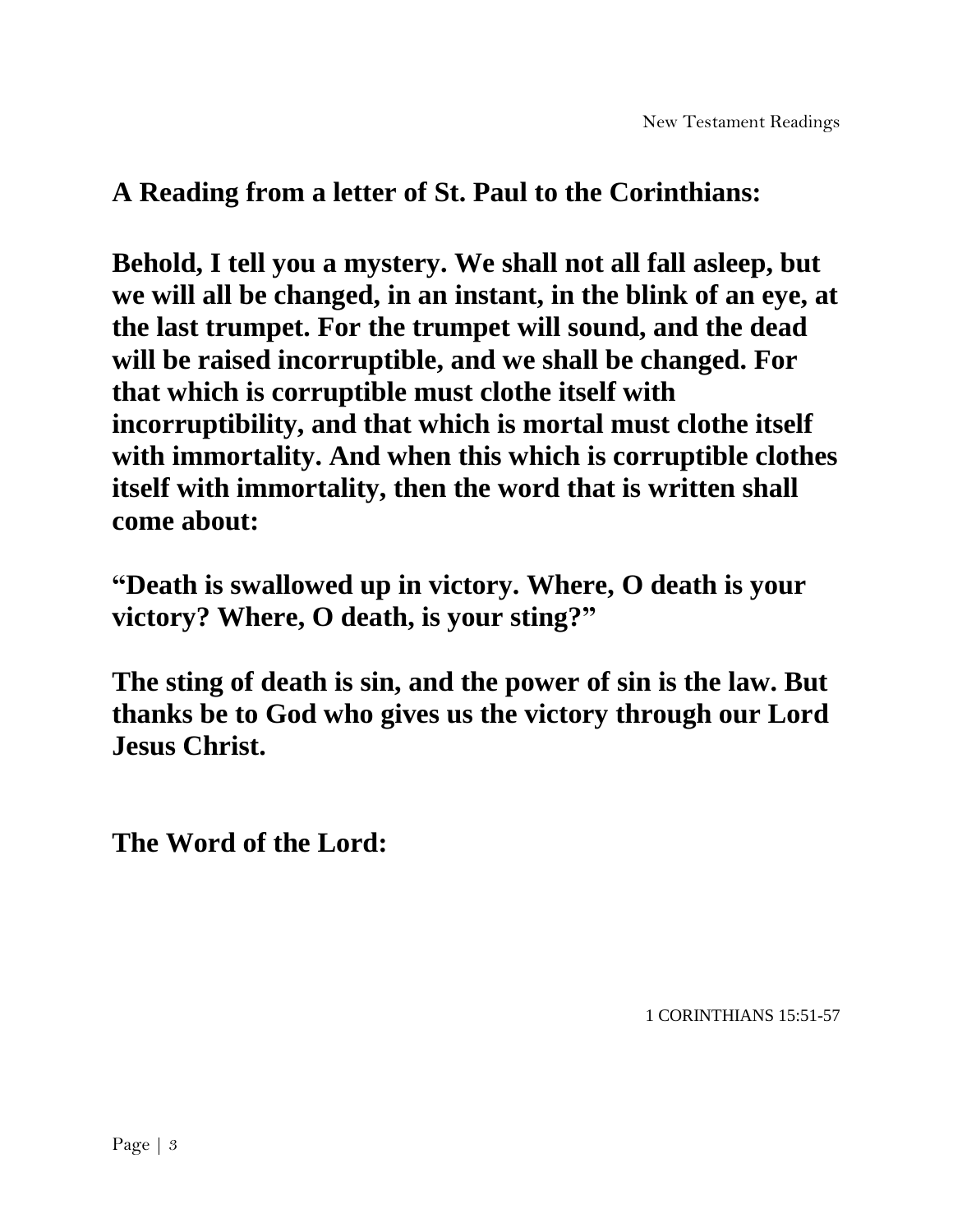**We know that the one who raised the Lord Jesus will raise us along with Jesus and place us with you in his presence. Everything indeed is for you, so that the grace bestowed in abundance on more and more people may cause the thanksgiving to overflow for the glory of God.** 

**Therefore, we are not discouraged; rather, although our outer self is wasting away, our inner self is being renewed day by day. For this momentary light affliction is producing for us an eternal weight of glory beyond all comparison, as we look not what is seen but to what is unseen; for what is seen is transitory, but what is unseen is eternal.**

**For we know that if our earthly dwelling, a tent, should be destroyed, we have a building from God, a dwelling not made with hands, eternal in heaven.** 

**The Word of the Lord:**

2 CORINTHIANS 4:13, 5:1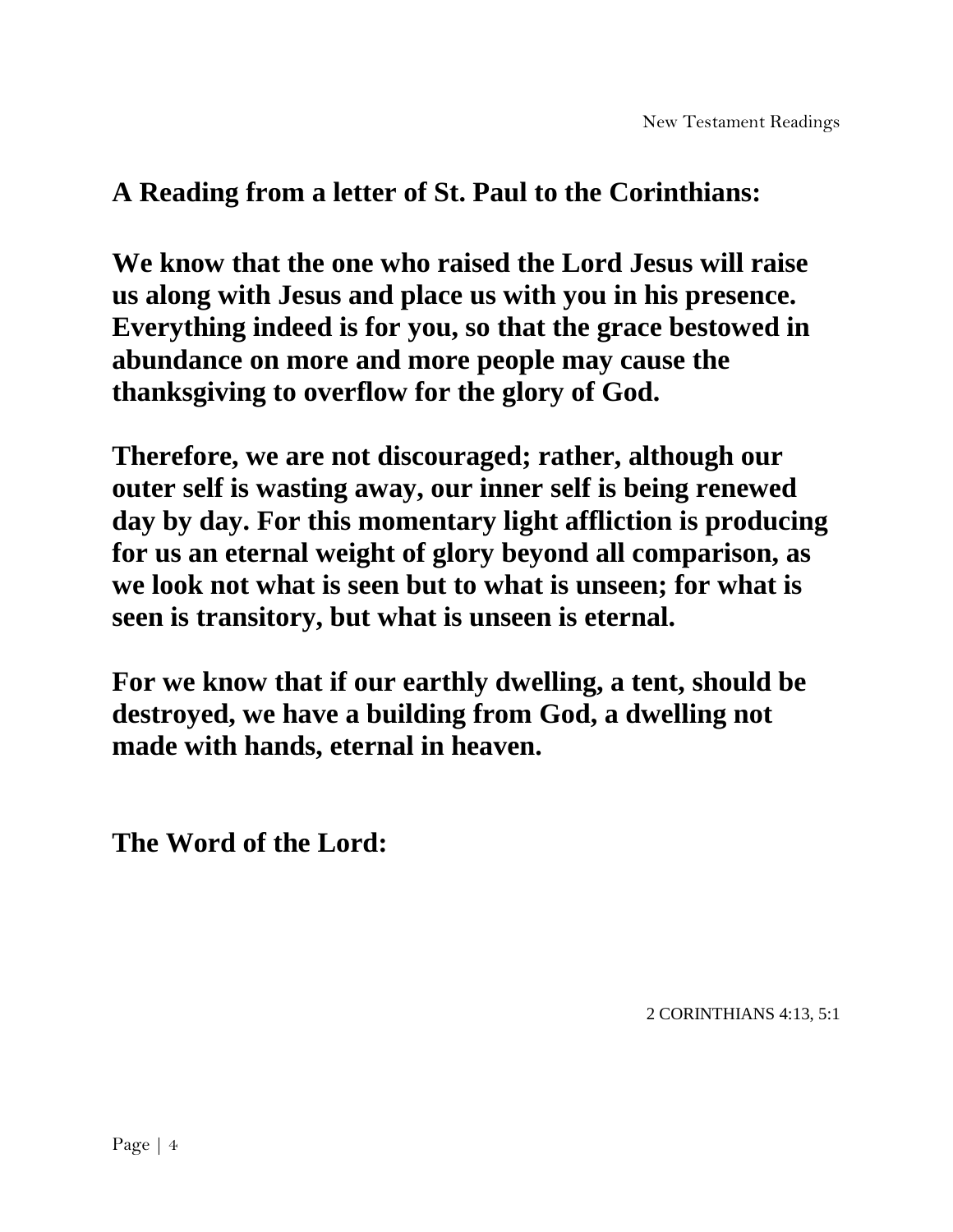**We know that if our earthly dwelling, a tent, should be destroyed, we have a building from God, a dwelling not made with hands, eternal in heaven.** 

**So we are always courageous, although we know that while we are at home in the body we are away from the Lord, for we walk by faith, not by sight. Yet we are courageous, and we would rather leave the body and go home to the Lord.** 

**Therefore, we aspire to please him, whether we are at home or away. For we must all appear before the judgment seat of Christ, so that each one may receive recompense, according to what he did in the body, whether good or evil.** 

**The Word of the Lord:**

2 CORINTHIANS 5:1, 6-10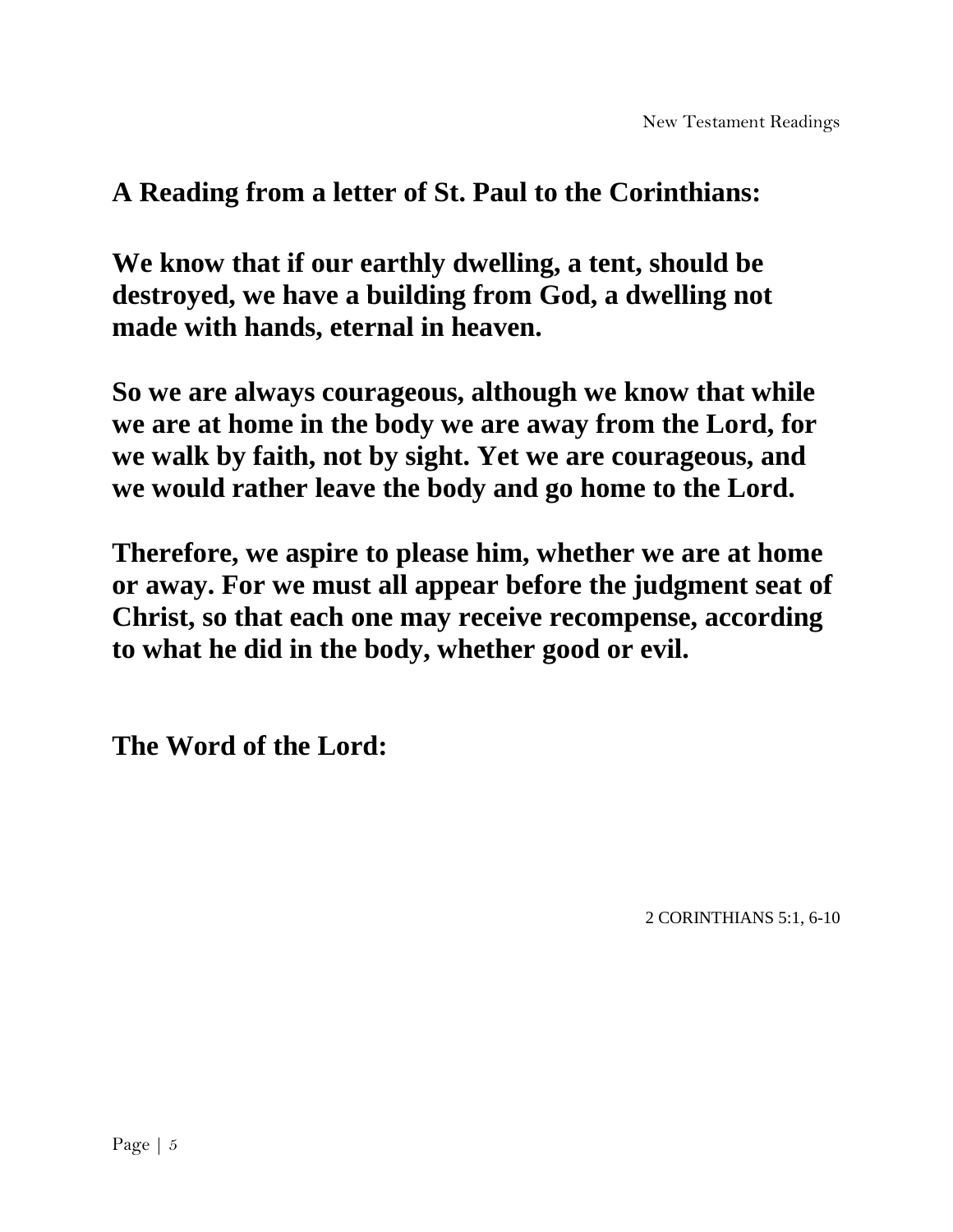**God, who is rich in mercy, because of the great love he had for us, even when we were dead in our transgressions, brought us to life with Christ (by grace you have been saved), raised us up with him, and seated us with him in the heavens in Christ Jesus, that in the ages to come he might show the immeasurable riches of his grace in his kindness to us in Christ Jesus.** 

**For by grace you have been saved through faith, and this is not from you; it is the gift of God; it is not from works, so no one may boast. For we are his handiwork, created in Christ Jesus for the good works that God has prepared in advance, that we should live in them.** 

**The Word of the Lord:**

EPHESIANS 2:4-10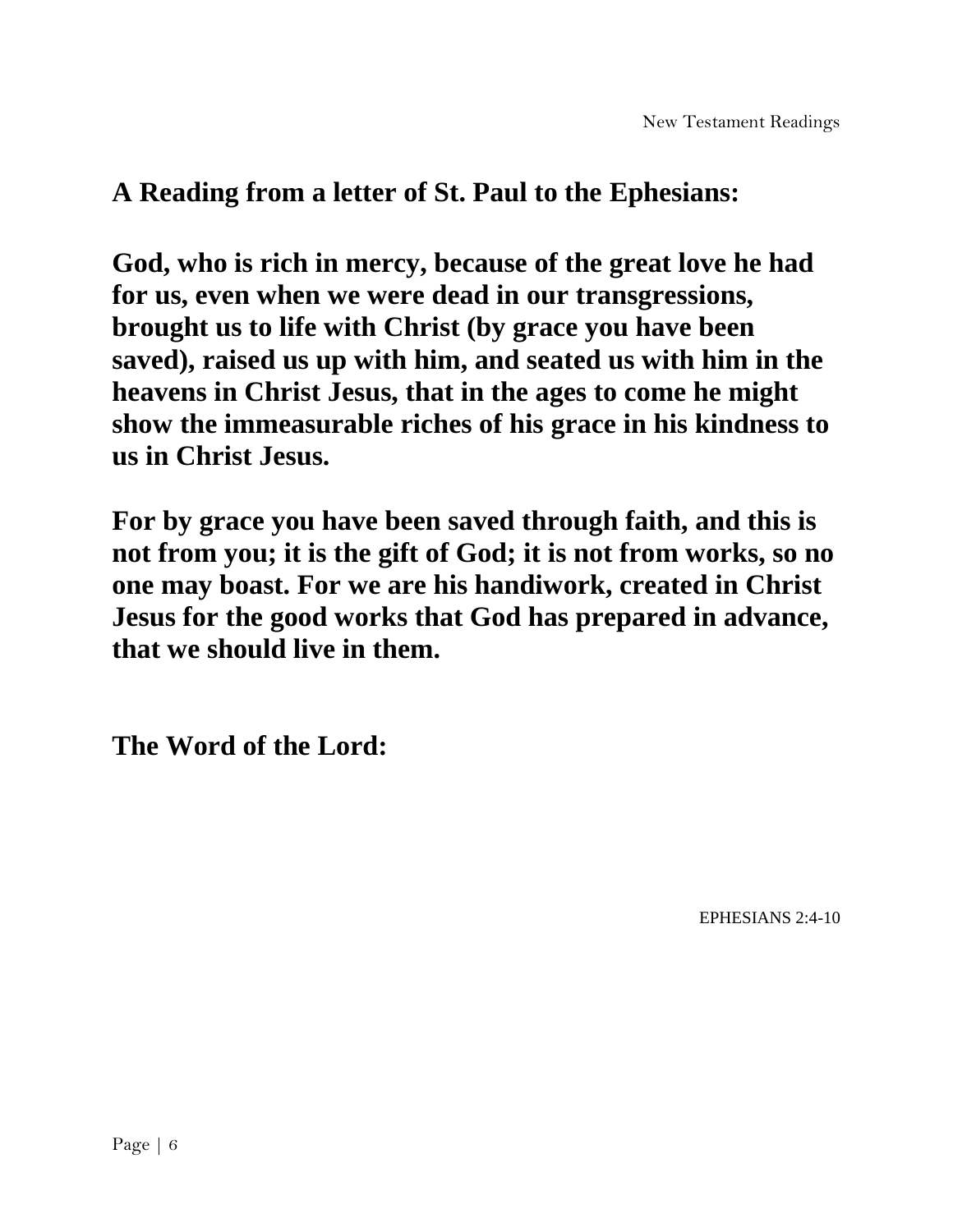# **A Reading from a letter of St. John:**

**See what love the Father has bestowed on us that we may be called the children of God. Yet so we are. The reason the world does not know us is that we did not know Him.** 

**Beloved, we are God's children now; what we shall be has not been revealed. We do know that when it is revealed, we shall be like Him for we shall see Him as He is.**

**The Word of the Lord:**

1 JOHN 3:1-2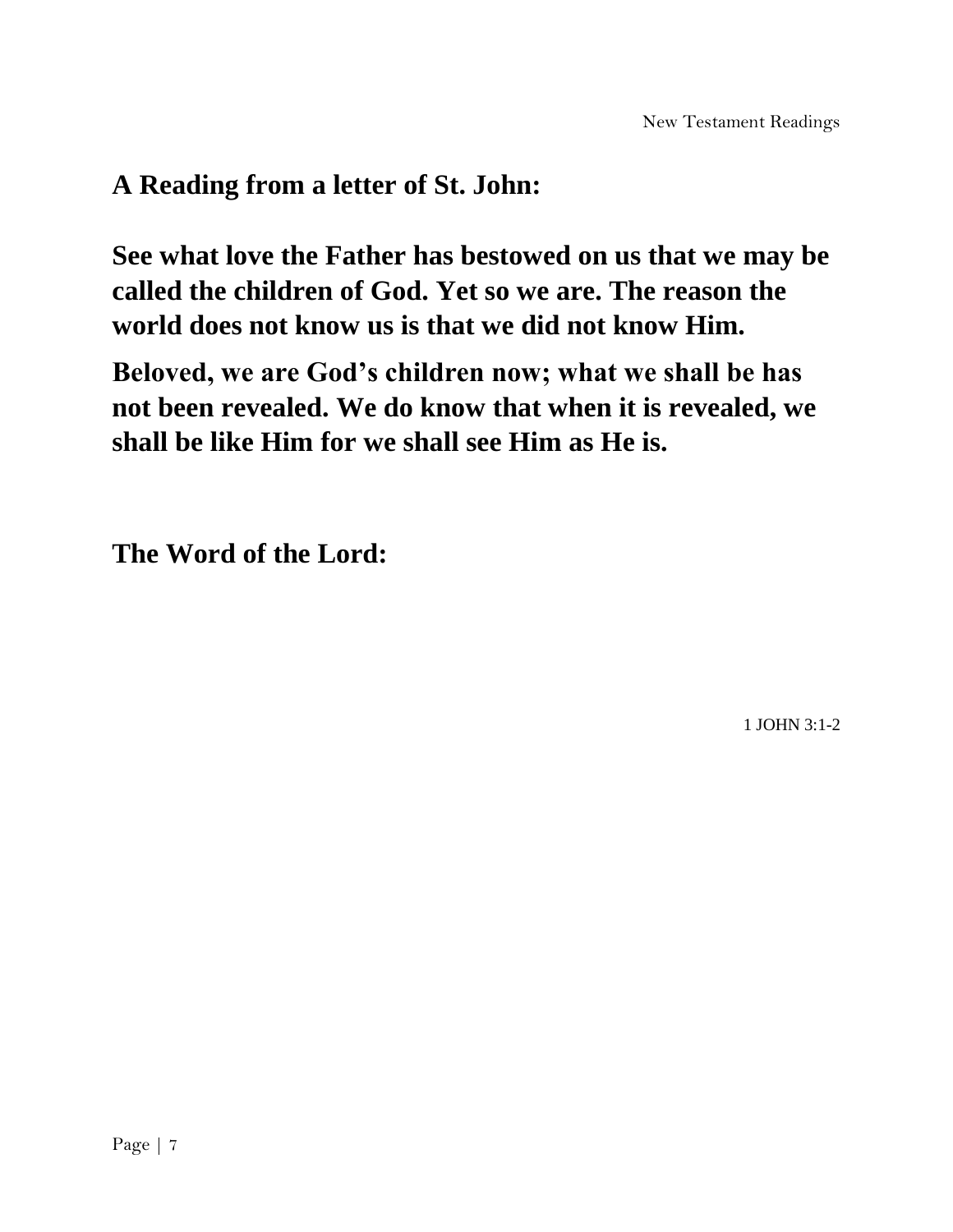# **A Reading from the letter of Saint Peter:**

**Blessed be the God and Father of our Lord Jesus Christ, who in his great mercy gave us a new birth to a living hope through the resurrection of Jesus Christ from the dead, to an inheritance that is imperishable, undefiled, and unfading, kept in heaven for you who by the power of God are safeguarded through faith, to a salvation that is ready to be revealed in the final time.**

**In this you rejoice, although now for a little while you may have to suffer through various trials, so that the genuineness of your faith, more precious than gold that is perishable though tested by fire, may prove to be for praise, glory, and honor at the revelation of Jesus Christ.** 

**Although you have not seen him you love him; even though you do not see him now yet believe in him, you rejoice with an indescribable and glorious joy, as you attain the goal of your faith, the salvation of your souls.** 

**The Word of the Lord:**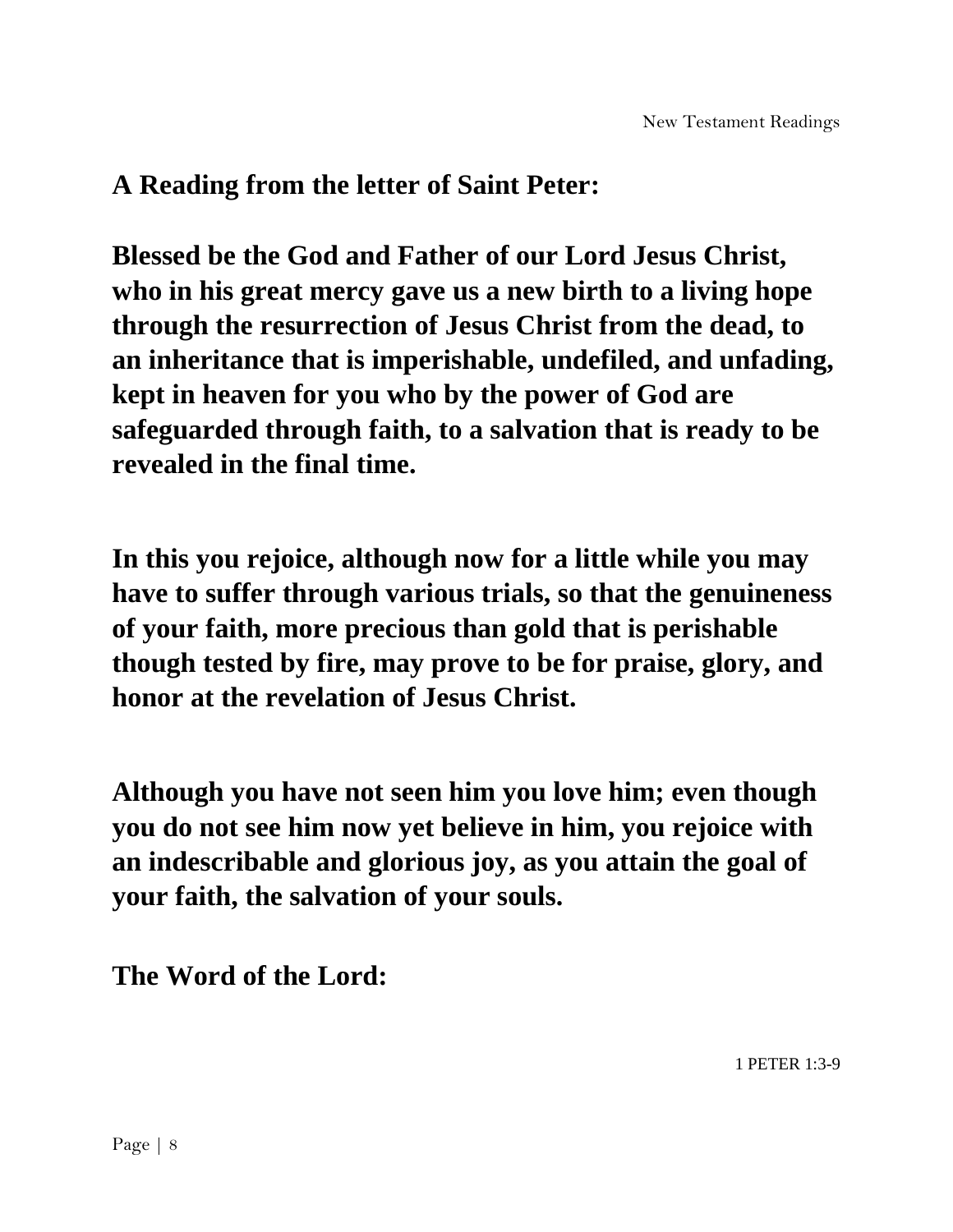# **A Reading from a letter of St. Paul to the Philippians:**

**Our citizenship is in heaven, and from it we also await a savior, the Lord Jesus Christ.** 

**He will change our lowly body to conform with his glorified body by the power that enables him also to bring all things into subjection to himself.**

**The Word of the Lord:**

PHILIPPIANS 3:20-21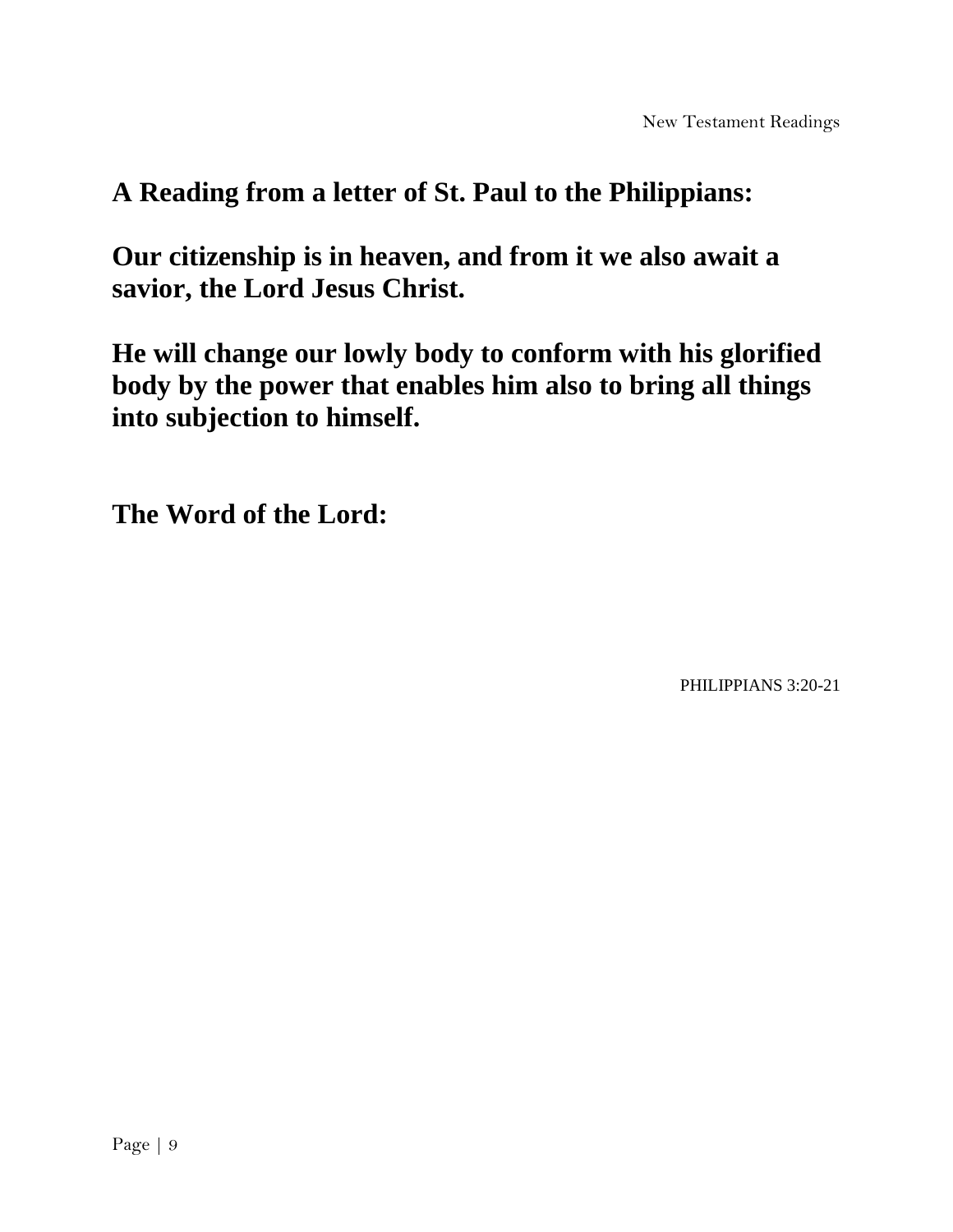**Are you aware that we who were baptized into Christ Jesus were baptized into his death? We were indeed buried with him through baptism into death, so that, just as Christ was raised from the dead by the glory of the Father, we too might live in the newness of life. If, then, we have died with Christ, we believe that we shall also live with him. We know that Christ, raised from the dead, dies no more; death no longer has power over him.** 

**The Word of the Lord:**

ROMAN 6:3-9 (Short version)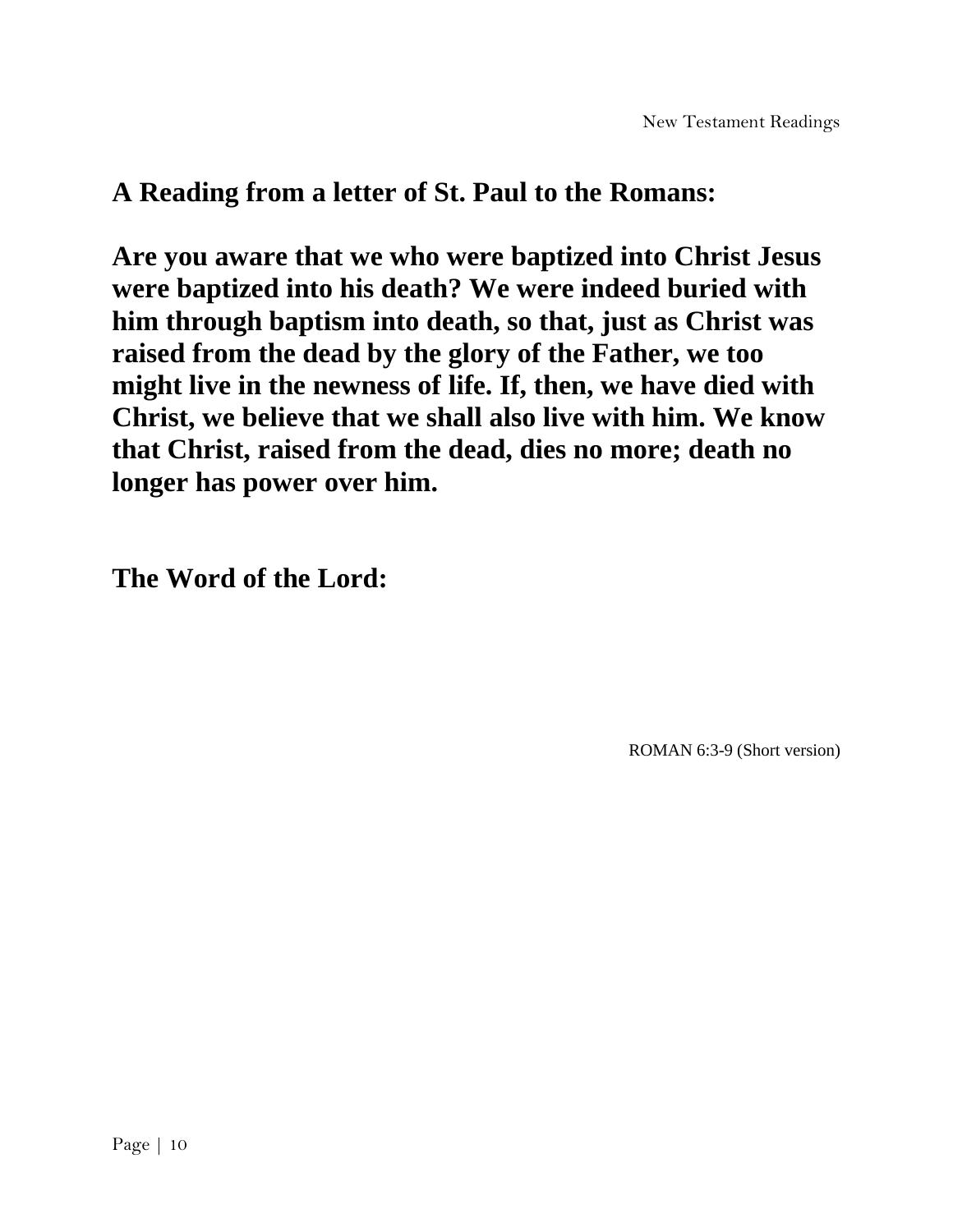**If God is for us, who can be against us? He who did not spare his own Son but handed him over for us all, how will he not also give us everything else along with Him? Who will bring a charge against God's chosen ones? It is God who aquits us. Who will condemn? It is Christ Jesus who died, rather was raised, who also is at the right hand of God, who indeed intercedes for us.** 

**What will separate us from the love of Christ? Will anguish, or distress, or persecution or famine, or nakedness, or peril, or the Sword? No, in all these things we conquer overwhelmingly through him who loved us.** 

**For I am convinced that neither death, nor life, nor angels, nor principalities, nor present things, nor future things, nor powers, nor height, nor depth, nor any other creature will be able to separate us from the love of God in Christ Jesus our Lord.**

**The Word of the Lord:**

ROMANS 8:31 ETC.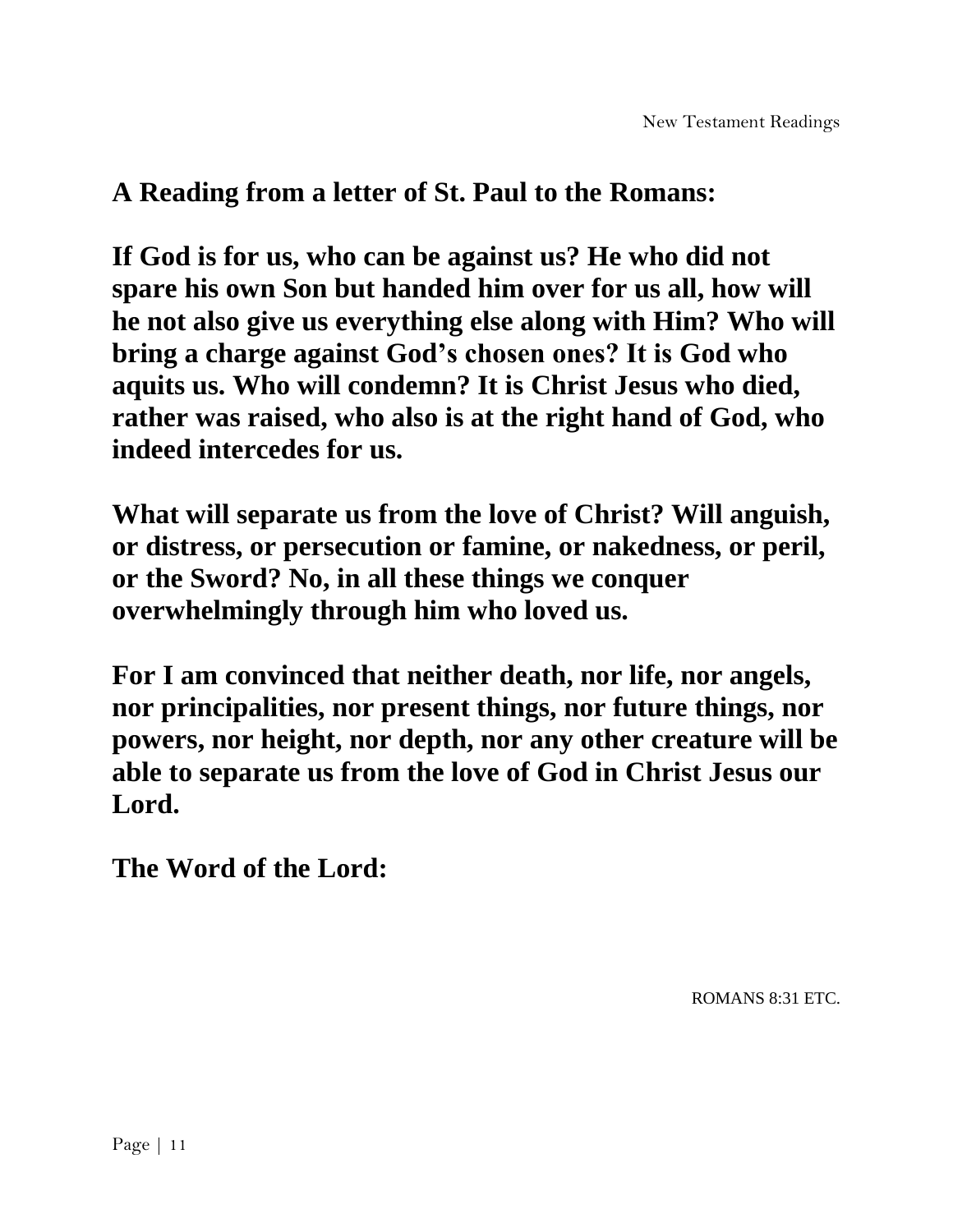**If you confess with your mouth that Jesus is Lord and believe in your heart that God raised him from the dead, you will be saved. For one believes with the heart and so is justified, and one confesses with the mouth and so is saved. For the scripture says, "No one who believes in him will be put to shame."**

**For there is no distinction, the same Lord is Lord of all, enriching all who call upon him. For "everyone who calls on the name of the Lord will be saved."**

**The Word of the Lord:**

ROMANS 10:8-13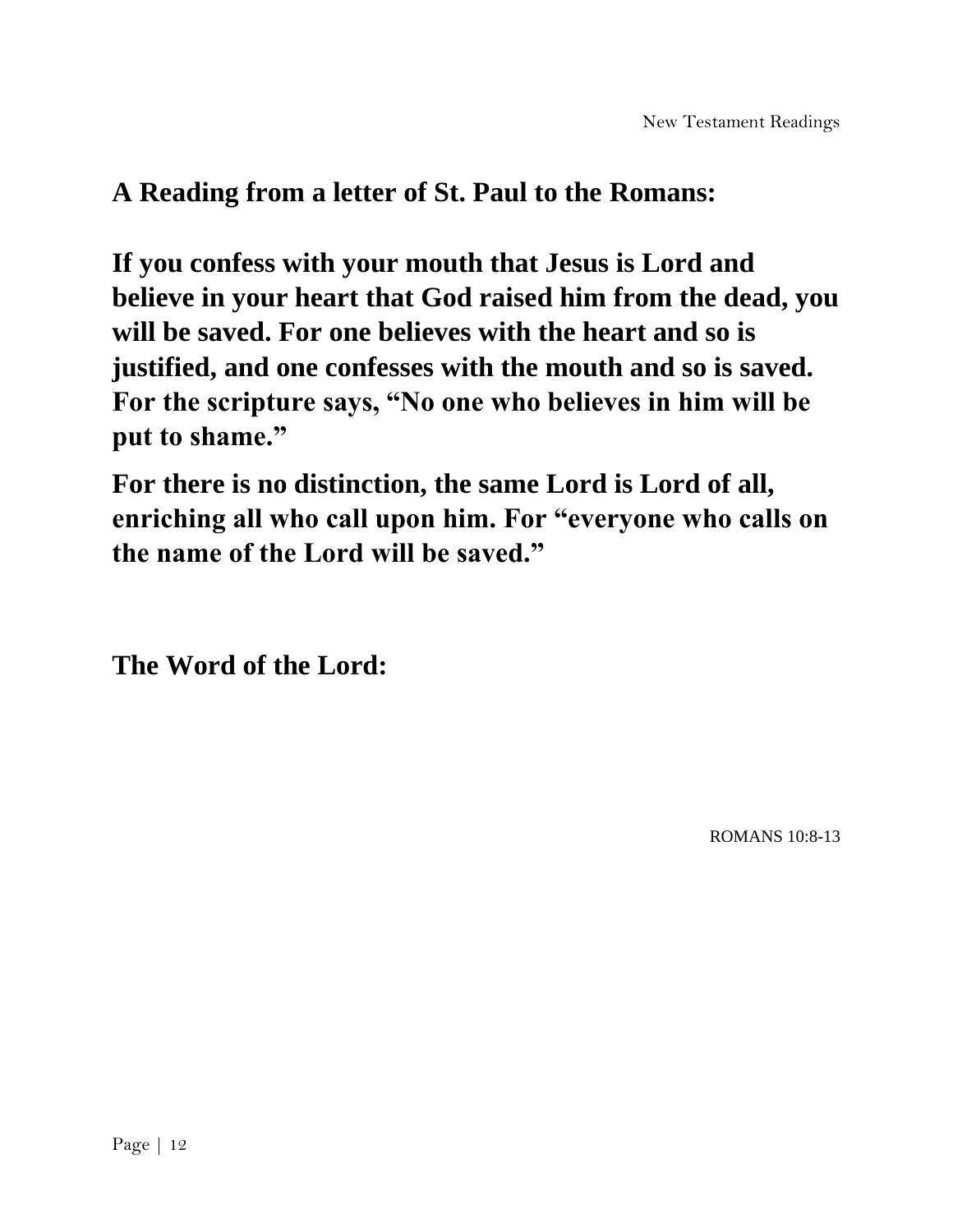**None of us lives for oneself, and no one dies for oneself. For if we live, we live for the Lord, and if we die, we die for the Lord; so then, whether we live or die, we are the Lord's. For this is why Christ died and came to life, that he might be Lord of both the dead and the living. Why then do you judge your brother or sister? Or you, why do you look down on your brother or sister? For we shall all stand before the judgment seat of God; for it is written:**

**"As I live, says the Lord, every knee shall bend before me, and every tongue shall give praise to God." So then each of us shall give an account of himself to God.** 

**The Word of the Lord:**

ROMANS 14:7-12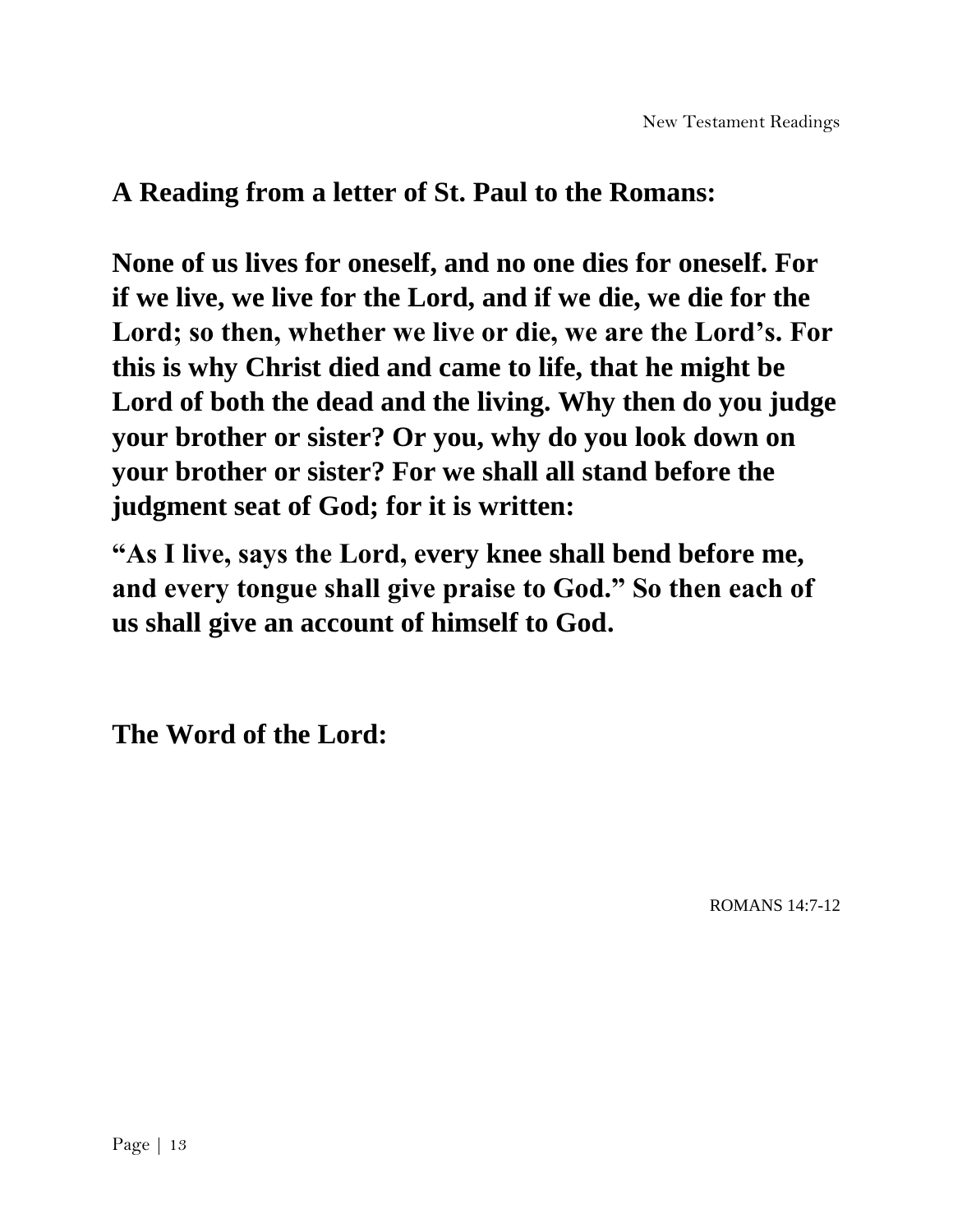## **A Reading from the Book of Revelation:**

**Then I saw a new heaven, and a new earth. The former heaven, and the former earth had passed away, and the sea was no more. I also saw the holy city, a new Jerusalem, coming down out of heaven from God, prepared as a bride adorned for her husband. I heard a voice from the throne saying, "Behold, God's dwelling is with the human race, He will dwell with them and they will be his people and God himself will always be with them {as their God}. He will wipe every tear from their eyes, and there shall be no more death or mourning, wailing, or pain (for) the old order has passed away."**

**The one who sat on the throne said, "Behold, I make all things new." Then he said, "Write these words down, for they are trustworthy and true." He said to me, "They are accomplished. I {am} the Alpha and the Omega, the beginning and the end. To the thirsty, I will give a gift from the spring of life-giving water. The victor will inherit these gifts, and I shall be his God, and he will be my son."**

**The Word of the Lord:**

REVELATION 21:1-7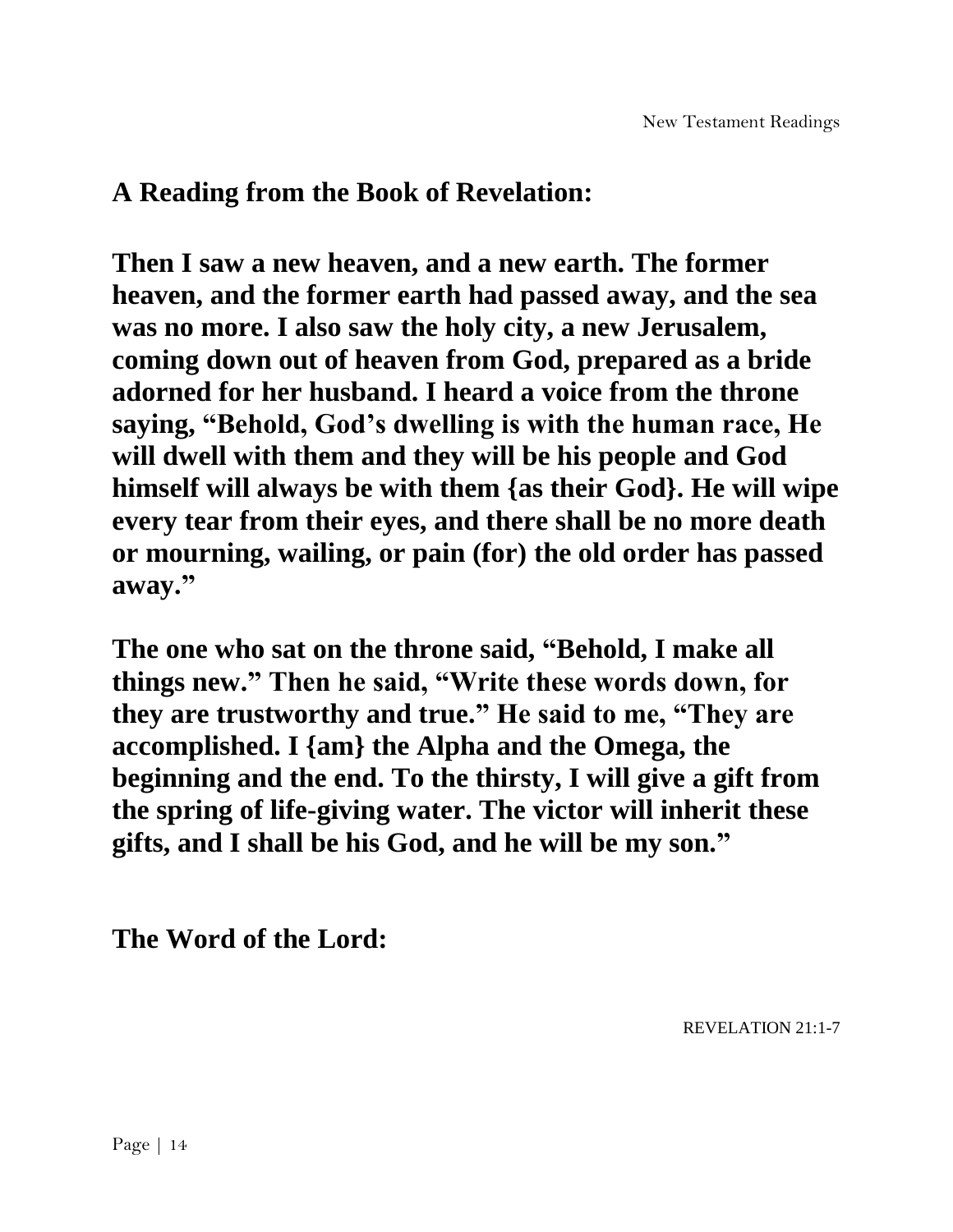#### **A Reading from a letter of St. Paul to the Thessalonians:**

**We do not want you to be unaware, brothers and sisters, about those who have fallen asleep, so that you may not grieve like the rest, who have no hope. For if we believe that Jesus died and rose, so too will God, through Jesus, bring with him those who have fallen asleep.**

**Indeed, we tell you this, on the word of the Lord, that we who are alive, who are left until the coming of the Lord, will surely not precede those who have fallen asleep.** 

**For the Lord himself, with a work of command, with the voice of an archangel and with the trumpet of God, will come down from heaven, and the dead in Christ will rise first. Then, we who are alive, who are left, will be caught up together with them in the clouds to meet the Lord in the air.**

**Thus we shall always be with you in the Lord. Therefore, console one another with these words.**

**The Word of the Lord:**

THESSALONIANS: 4:13-18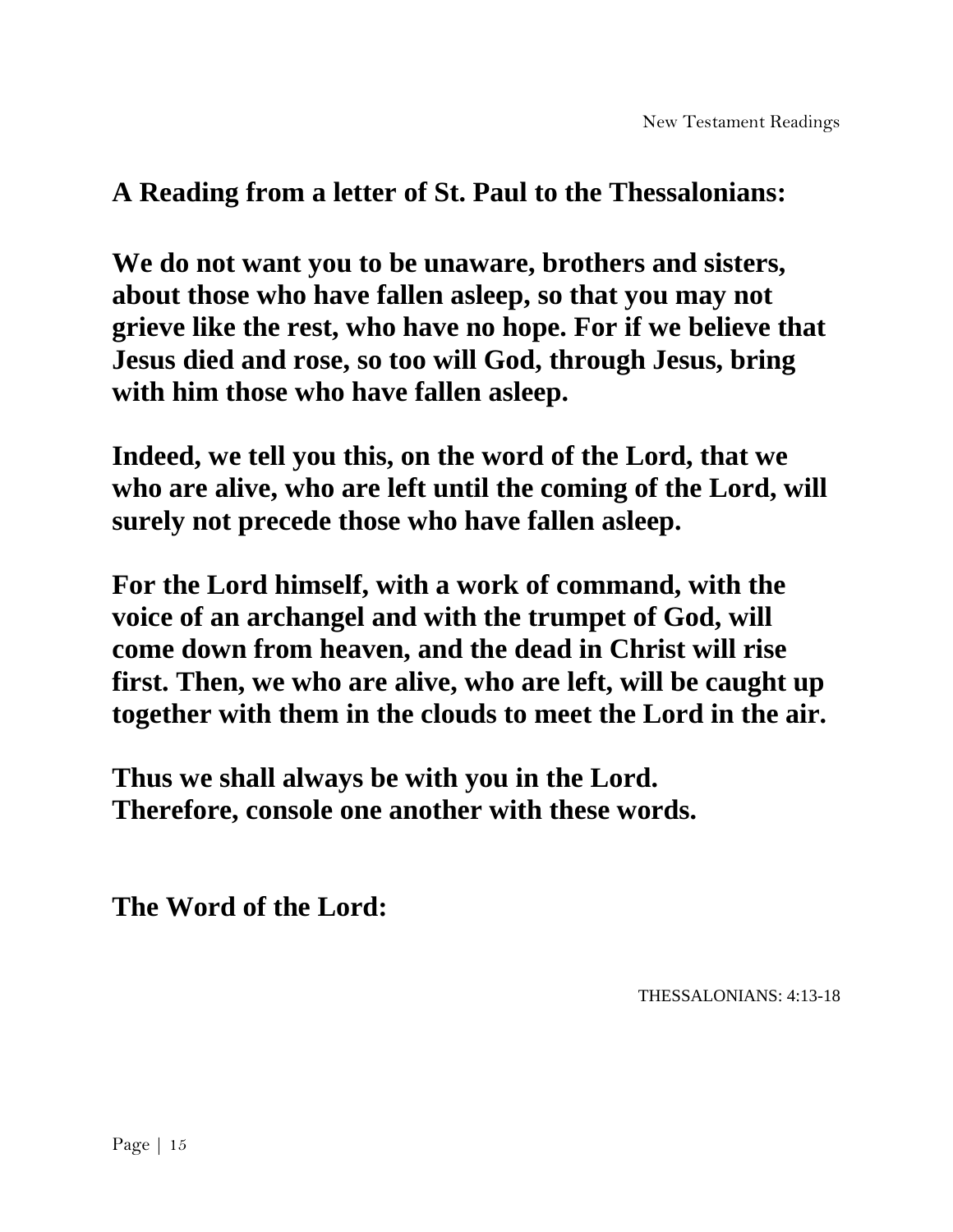## **A Reading from a letter of St. Paul to Timothy:**

**Remember Jesus Christ, raised from the dead, a descendant of David. Such is my gospel, for which I am suffering, even to the point of chains, like a criminal. But the word of God ia not chained.**

**Therefore, I bear with everything for the sake of those who are chosen, so that they too may obtain the salvation that is in Christ Jesus, together with the eternal glory.**

**This saying is trustworthy:**

**If we have died with him; we shall also live with him; If we persevere, we shall also reign with him. But, if we deny him he will deny us. If we are unfaithful he remains unfaithful, for he cannot deny himself.**

**The Word of the Lord:**

2 TIMOTHY 2:8-13